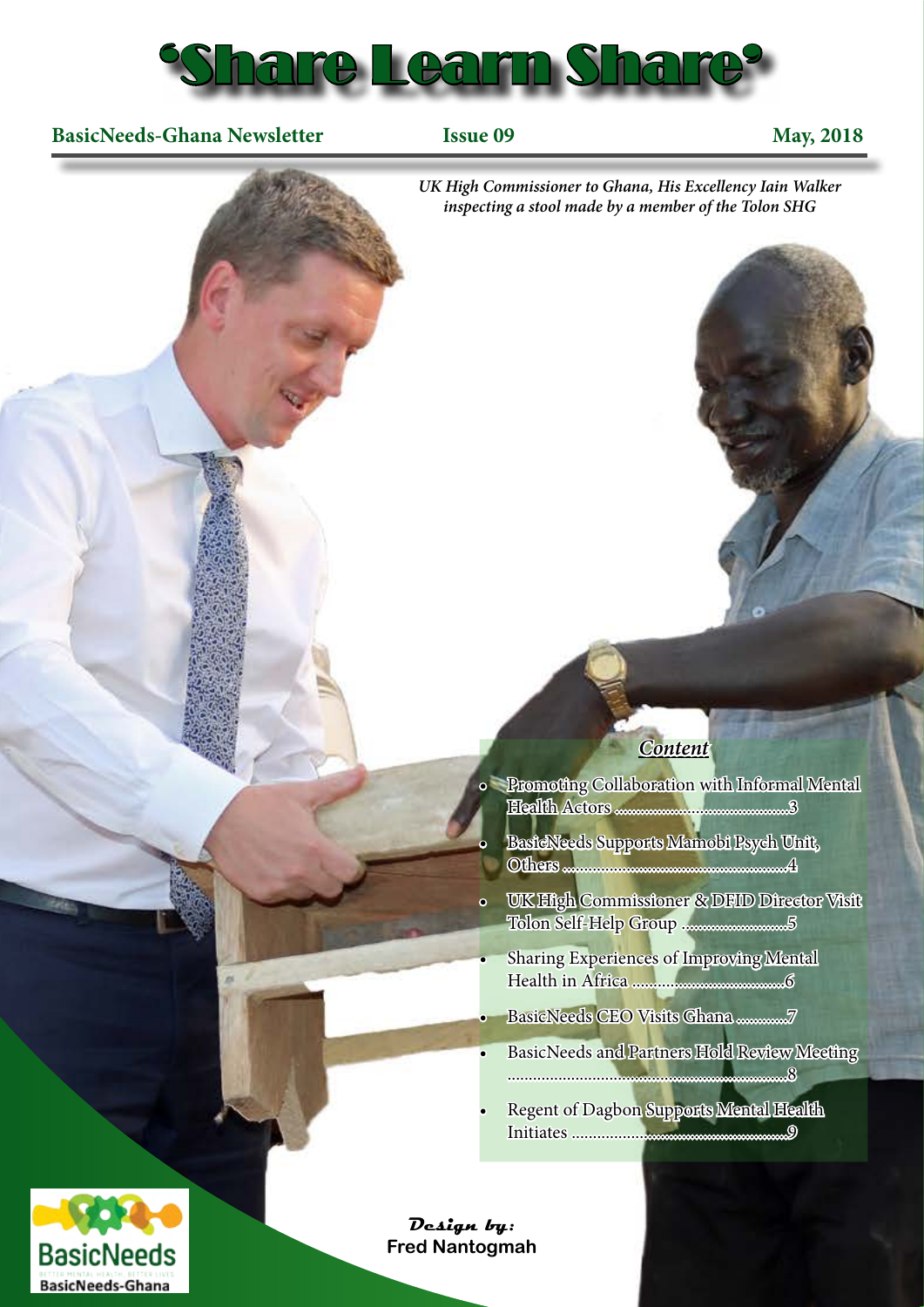#### **BasicNeeds-Ghana**

*Tamale Head Office* Plot No: 143, Industrial Area Res. Ext. BLK III Revised, Chanshegu, P. O. Box TL1140, Tamale, NR, Ghana.

> *Accra Field Office* 233/18 Tenbibian Street, Abelenkpe P.O.Box AT1603 Accra

Web www.basicneedsghana.org email: info@basicneedsghana.org

Sponsored By:



#### **Social Media Handles**



@basicneedsghana



@basicneedsgh



@basicneedsghana



@basicneedsghana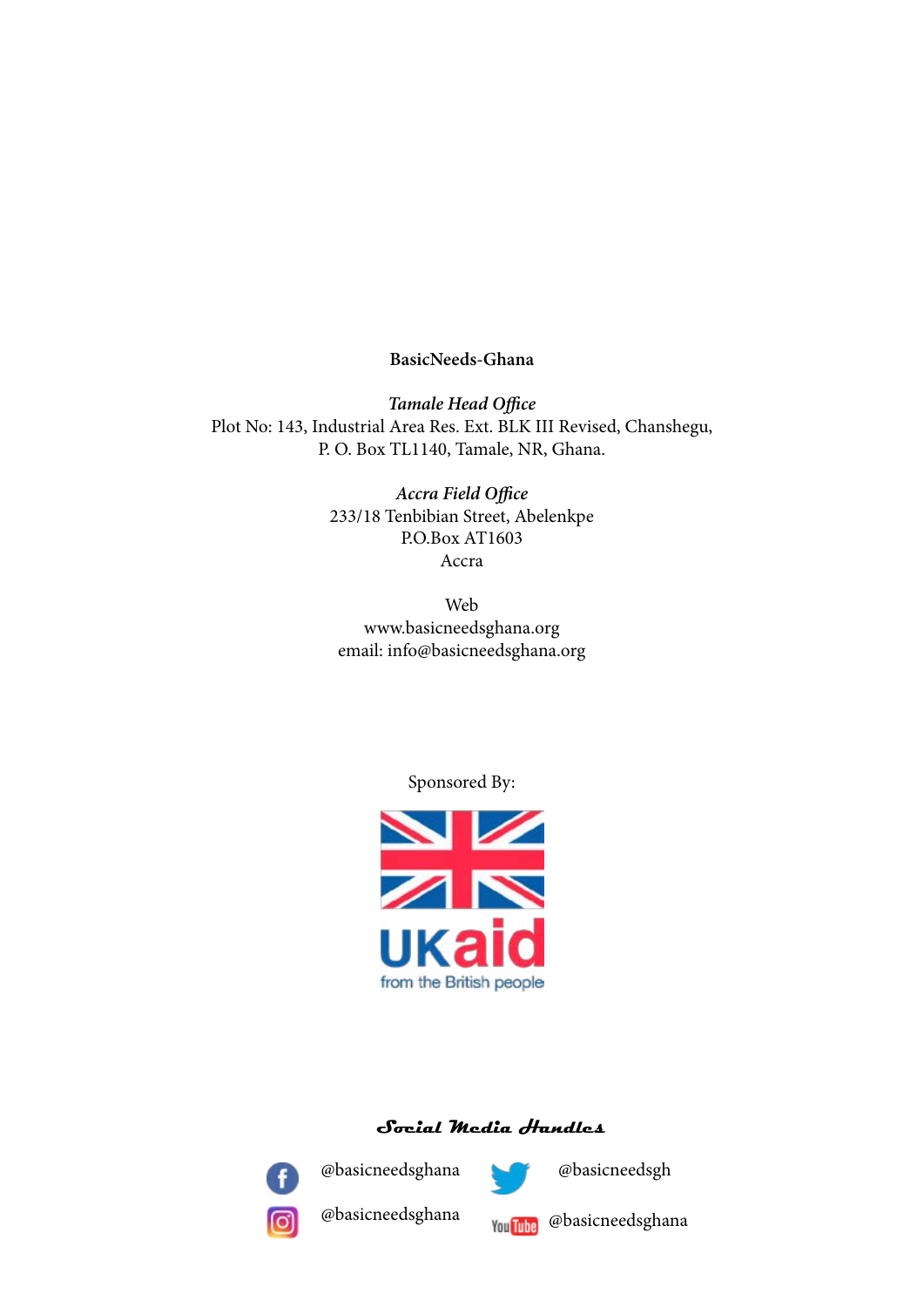#### Editorial:

BasicNeeds-Ghana on Rights of The Mentally Ill

asicNeeds-Ghana, a mental health and development<br>advocacy organisation, recognises the need to promote the<br>rights of people with mental illness and epilepsy. This is advocacy organisation, recognises the need to promote the rights of people with mental illness and epilepsy. This is because human rights issues are also developmental issues. It is for such reasons that the organisation is continuing its work of influencing traditional and faith-based healers to bring about improved respect of the rights of their clients, especially those with psychosocial needs. This is against the backdrop that a section of society perceives the non-formal mental health service sector to be guilty of abusing the rights of people with mental illness and epilepsy. While this assertion may indeed be true of some traditional and faith-based healers, the fact remains that the informal mental health service providers form an integral part of Ghana's general mental health care system. Various categories of people, most of them poor, continue to patronise their services.

Respect for rights of vulnerable people is an important consideration

within the development space. This is because abuse of the rights of any individual is an affront to the whole of society. It is, therefore, incumbent on everyone to respect the rights of others and demand others do same. If society fails to protect the human rights of its members, especially the most vulnerable, it fails in its mandate to protect and harness the full potential of all its members for development.

To address this situation, BasicNeeds-Ghana, with funding from UKaid, is implementing various interventions aimed at equipping traditional and faith-based healers to appreciate human rights issues and improve the rate of referral of clients to formal mental health facilities for management. These interventions form part of a project, titled "Support Mental Health Services in Ghana". The project seeks to increase access to formal mental health services by people with mental illness or epilepsy who seek treatment from faith-based and traditional healers. These interventions have led to increased community-based collaboration between informal mental health practitioners and mental health professionals.

Dr. Kwaw Armah Arloo, Specialist Psychiatrist and former Medical Director of the Ankaful Psychiatric Hospital has this to say about the new development: "When I was posted to Ankaful for the first time in 2003, I came here (a prayer camp) to render services; I was prevented from getting access to clients. I was allowed on my second attempt and what I saw, I wept bitterly. I am happy that now we can come here and render services in a friendly environment. All these are as a result of the engagements you (BasicNeeds-Ghana) have had with them (prayer camps) in the past."

Through these engagements, many faith-based healers and traditional healers have also committed themselves to stop chaining and shackling their clients. This has significantly reduced the incidence of chaining at the prayer camps and traditional healing homes, and instead, increased the rate of referral of people with mental disorders to formal health workers for treatment. Some traditional and faith-based healing centres have openly invited mental health professionals to carry out outreach treatment services for their patrons.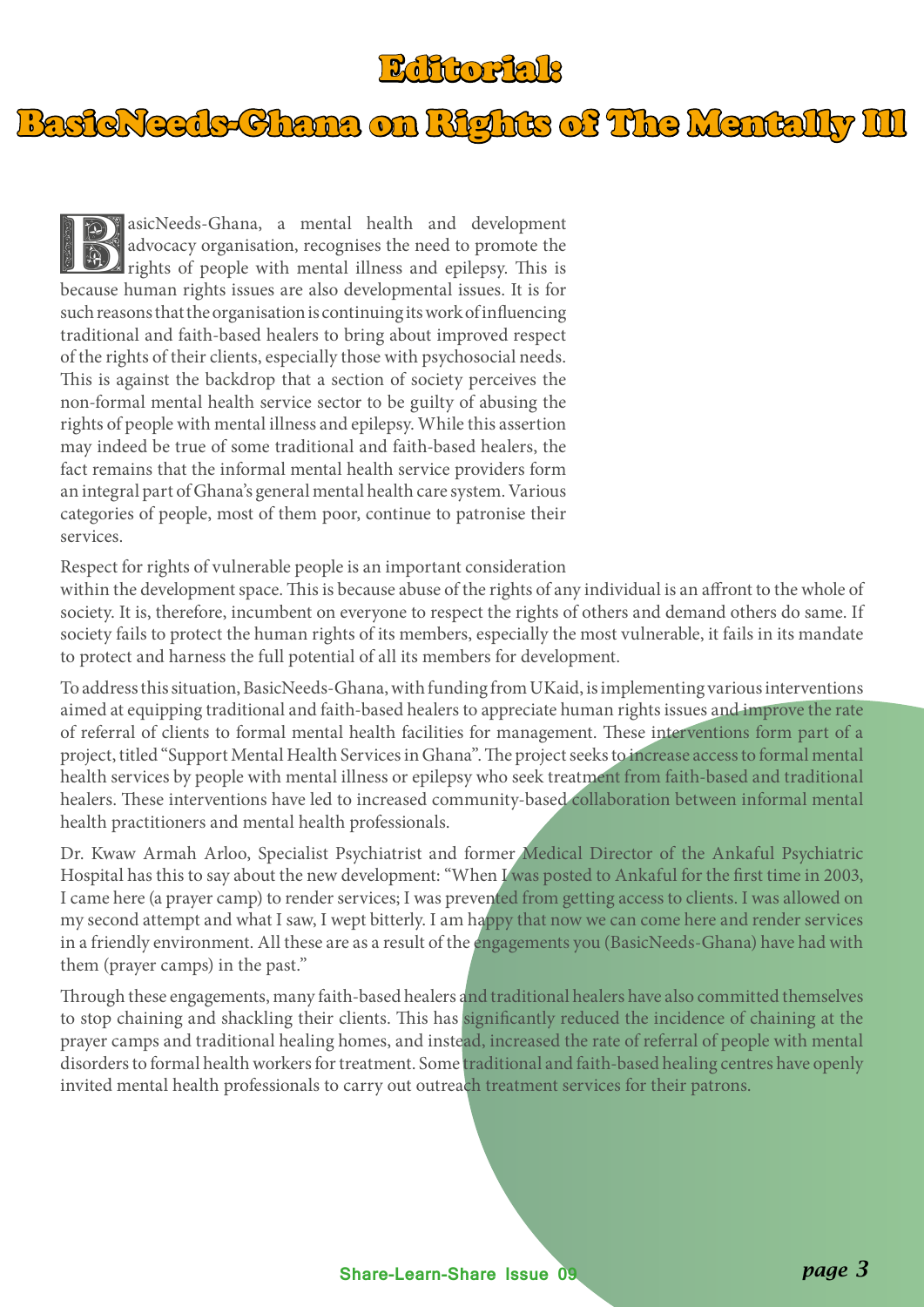## BasicNeeds Supports Maamobi Hospital, Others

asicNeeds Ghana has donated a computer and computing accessories to the Psychiatric Unit of the Maamobi General Hospital. The donation was in response to a request made by the hospital to BasicNeeds-Ghana for support in the processing and storage of hospital records. The items, which were presented at a short ceremony at the hospital on December 20, 2017, comprised a desktop computer, a color printer and an Uninterruptible Power Supply (UPS) unit.

Presenting the items, Atua Anaba, Projects Officer at BasicNeeds-Ghana, said BasicNeeds-Ghana was very much interested in the development of mental health at the community level. He said supporting communitylevel mental health development would effectively ensure that mental health services were available and accessible to people with mental health needs. The Projects Officer further asserted that within the last two years, BasicNeeds-Ghana had demonstrated its commitment to developing community-based mental health care in the Maamobi area by donating medicines, conducting specialist psychiatrist outreaches and helping to furnish the psychiatric unit. These, he stressed, have been done with the support of UKaid. He implored the unit to make good use of the computer system so as to improve mental health service delivery within its area of operation.

The Administrator of the Maamobi General Hospital, Charles Banafo, received the items on behalf of the hospital. He thanked BasicNeeds-Ghana for the continuous support given to the hospital's psychiatric unit. He acknowledged that this had improved service delivery at the hospital. Mr. Benafo further stated that BasicNeeds-Ghana's assistance to the hospital was not only material in nature but incuded capacity building of most of the hospital's staff. This, he stressed, had enriched the hospital's human resource and enhanced their ability to deliver health services. The head of the psychiatric unit at the hospital, Kofi Danso, also thanked BasicNeeds-Ghana for the donation. He assured BasicNeeds-Ghana that "we shall make very good use these items to improve mental health services in the hospital. We are indeed grateful to you (BasicNeeds-Ghana) and your donors and we are very motivated to put in our best."

In a related development, BasicNeeds-Ghana has donated computers and accessories to the psychiatric unit of the Yendi Municipal Hospital and the Ghana Broadcasting Corporation office in the Bolgatanga. These donations form part of the organization's commitment to promoting community-based care and sensitizing communities to promote the rights of people with mental illness and epilepsy.



*Atua Anaba of BasicNeeds-Ghana (arrowed) presenting the donation to Administrator of Maamabi General Hospital*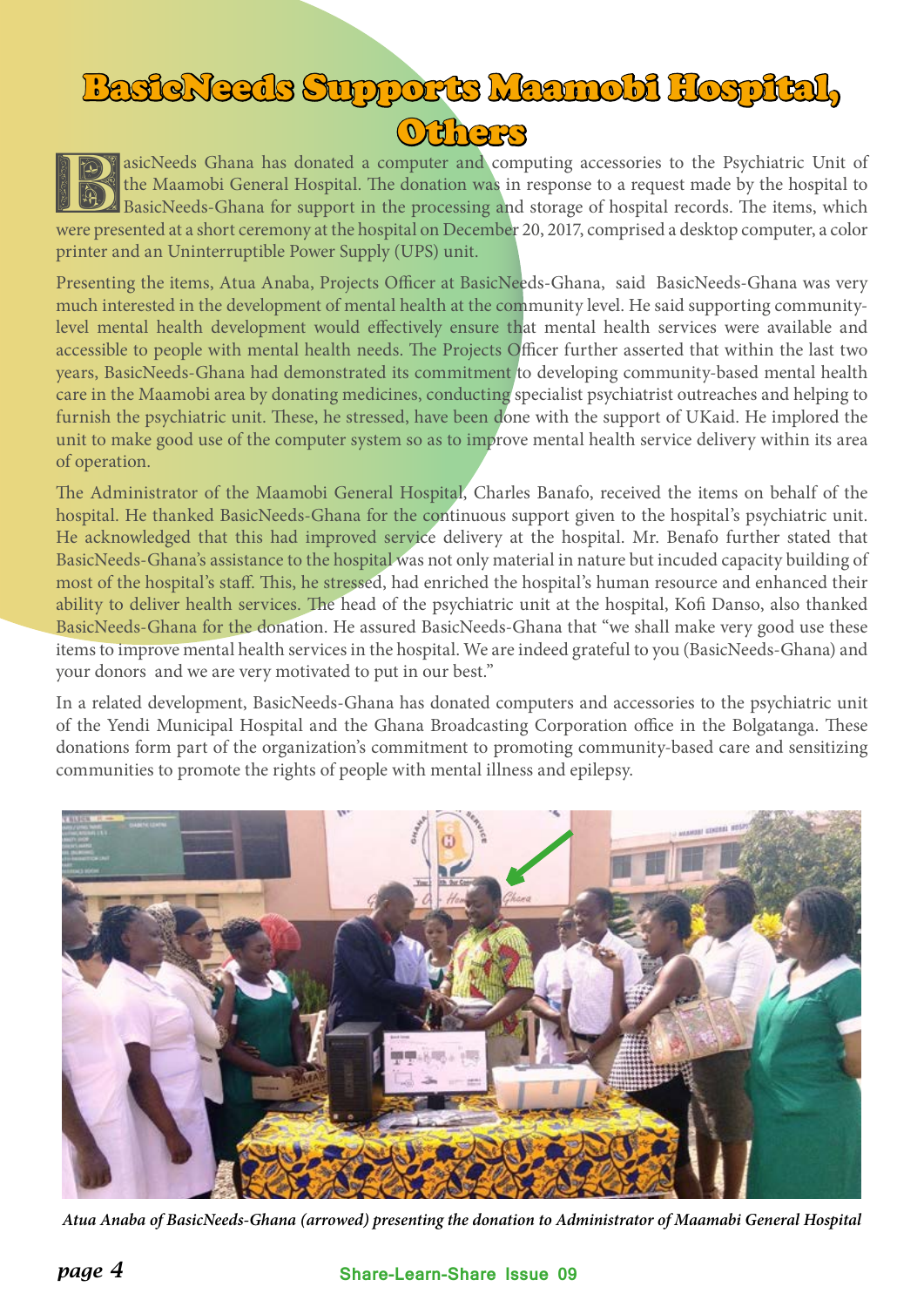# UK High Commissioner & DFID Director Visit Tolon Self-Help Group

The United Kingdom (UK) High Commissioner to Ghana, His Excellency Iain Walker on February<br>7, 2018, visited mental health service users and their primary carers in the Tolon District of the<br>Northern Region of Ghana.. The v 7, 2018, visited mental health service users and their primary carers in the Tolon District of the partner in the Northern Region, Gub-Katimali Society (GKS). The High Commissioner was accompanied by Philip Smith, Country Director for UK's Department for International Development (DFID) in Ghana and Liberia based in Accra and other officials.

The visit, the High Commissioner's first since assuming office in Ghana, provided him with the opportunity to meet members of a Self-Help Group (SHG) of people with psychosocial needs based in the Tolon District. It was also to enable him assess the impact of UK's investments in SHGs.

The Executive Director of BasicNeeds-Ghana, Badimak Peter Yaro, in his address, expressed BasicNeeds-Ghana's appreciation to the government and people of the United Kingdom for their continued support for mental health development initiatives in the country. He said through UK's aid, BasicNeeds-Ghana has implemented projects aimed at improving access to community mental health services. It has also built the capacity of PWMIEs to take advantage of livelihood opportunities and to be advocates.

The SHG members, who were obviously delighted by the visit, took turns to exchange views with the High Commissioner' and his team. For instance, they briefed the High Commissioner on how their membership of the group has improved their health seeking behaviour and given them an avenue to openly talk about the issues which affected them. They also showcased some of the artefacts they had produced.

The High Commissioner expressed his appreciation for the group, particularly for making time to meet with his team. He said he was encouraged that his government's contribution was bringing about real and positive changes in the lives of people with mental health needs in Ghana. The DFID Country Director, on his part, expressed his appreciation to all those who have contributed towards the vibrance and activeness of the Tolon SHG.



*Iain Walker (5th from right) and Philip Smith (6th from right) at a meeting with the Tolon SHG members*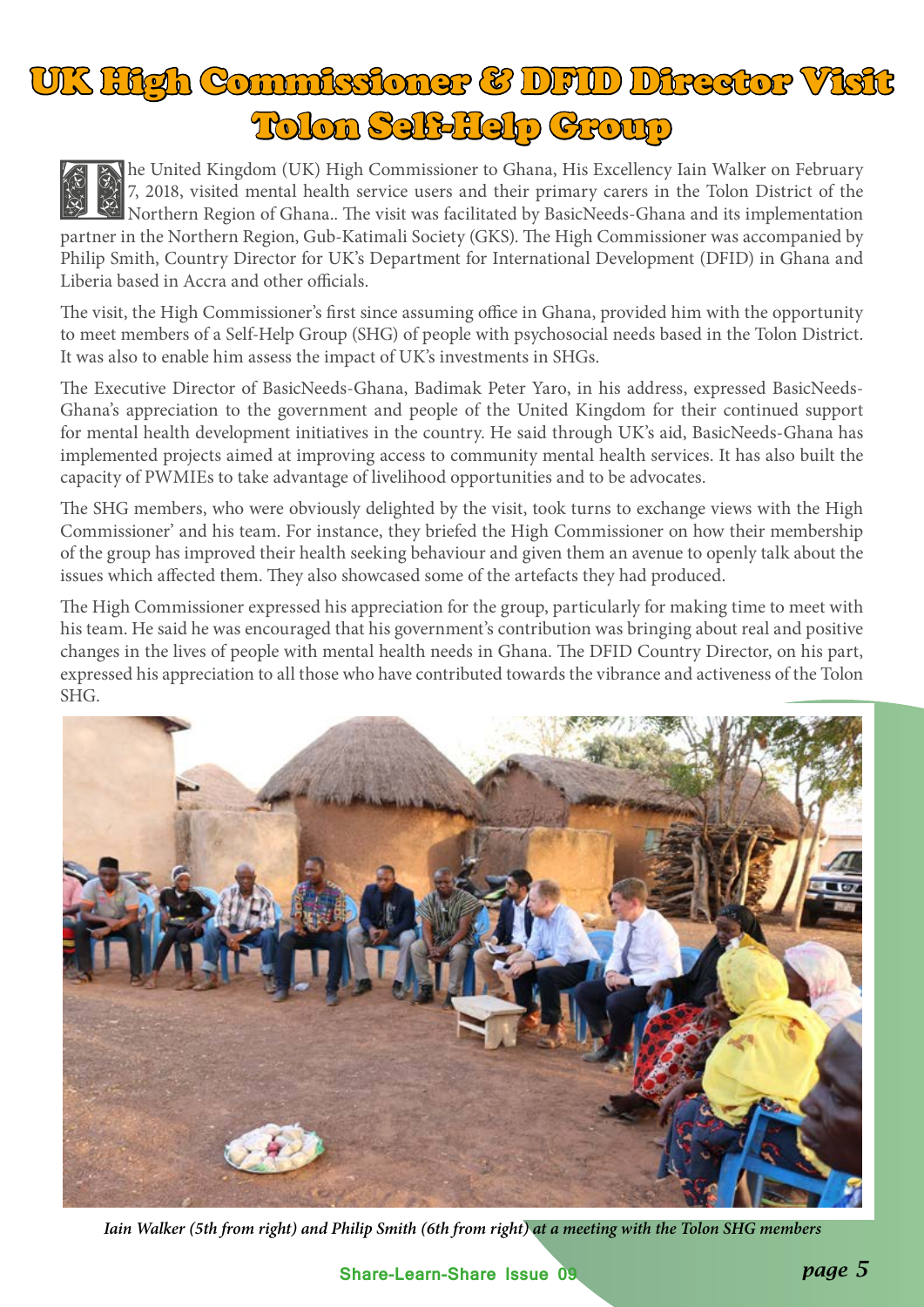### Learning Event for BasicNeeds International

asicNeeds Programmes and Partners from the United Kingdom (UK), Ghana, Nigeria and Kenya<br>recently met in London to exchange views on the most effective ways of supporting people with<br>mental illness and epilepsy in Africa. recently met in London to exchange views on the most effective ways of supporting people with mental illness and epilepsy in Africa. The organisations in attendance were BasicNeeds-Ghana, Voice Ghana, BasicNeeds in Kenya, Caritas Nyeri from Kenya and Gede Foundation from Nigeria - along with staff of BasicNeeds UK and CBM staff

BasicNeeds UK led the consortium to implement the Grand Challenges Canada (GCC) funded Social Franchise



*Members of BasicNeeds UK, Kenya and Ghana with partners from Ghana, Kenya and Nigeria in a pose at the workshop at the Commonwealth Foundation in London.* 

project titled "Scaling up of the BasicNeeds Mental Health and Development model through a social franchise approach" in their respective countries. The five-day meeting was from January 16 - 22, 2018.

Godwin Etim of Gede Foundation explained during the meeting that attitudes towards mental health were a particular issue: "It was an eye opener for us in Nigeria. Overcoming barriers – stigma and discrimination. It was the first programme in our province on mental health. Now people are openly coming forward." He was happy about the opportunity to learn from other organisations in Africa during the workshop in London: "We have learned so much about interconnected projects. Great to hear the positive results of these projects – that they are working and promoting community response [to mental health]."

Helen Karimi of Caritas Nyeri, in her contribution, said "It was a fantastic week, that we were able to evaluate the work we have done with GCC, looking at the successes and achievements we make and challenges along the way and the lessons learnt."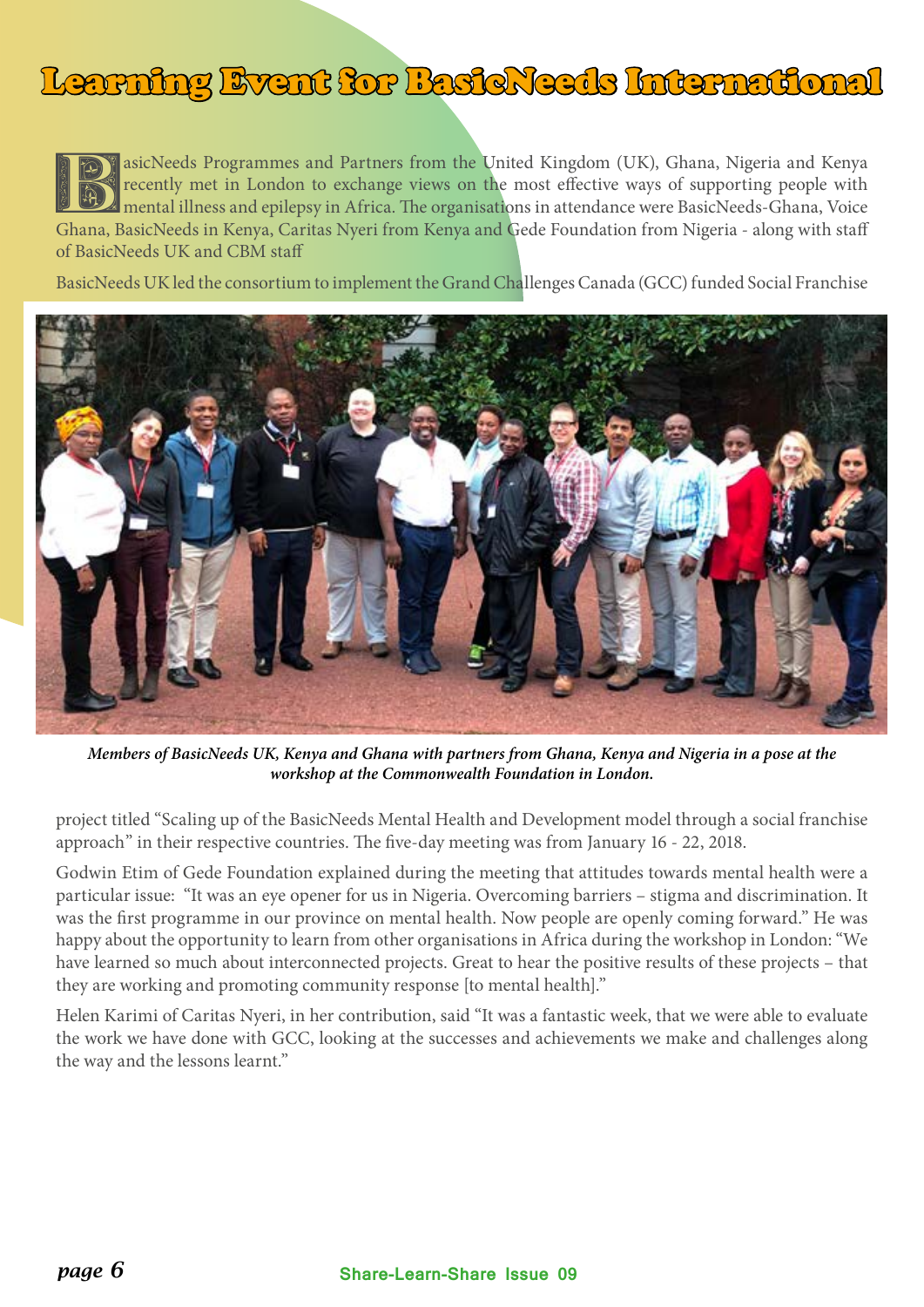### BasicNeeds CEO Visits Chana

asicNeeds-Ghana was privileged to host the Chief Executive Officer (CEO) of BasicNeeds UK, Adrian Sell, from December 15-21, 2017. This marked his first visit to Ghana since he took over from Jess McQuail, the immediate past CEO, about a year ago.

During his visit, the CEO interacted with key stakeholders of BasicNeeds-Ghana and undertook field visits to selected project sites. He also interacted with members of BasicNeeds-Ghana Board of Directors, staff and partners.

Welcoming the CEO to Ghana during a briefing meeting, Peter Badimak Yaro, Executive Director of BasicNeeds-Ghana, expressed gratitude on behalf of staff and Board of Directors of BasicNeeds-Ghana to Adrian Sell for making time to visit Ghana. He expressed optimism that the CEO's visit would enable him appreciate BasicNeeds-Ghana's project implementation environment.

Adrian also visited self-help groups of people with mental illness and epilepsy and their care-givers in Gushegu and Tolon and participated in their meetings. He found out from the groups' members their experiences in the group and what impact the work of BasicNeeds-Ghana had had on them.



He was hosted by the chiefs of Gushegu and

*CEO of BasicNeeds UK, Adrian Sell*

Gbrumani when he visited them to pay homage. The chiefs said that since they had been sensitised on mental health issues, they were using the knoweldge gained to promote the rights of people with mental illness and epilepsy in their communities. Afa Dawuda, a traditional healer who had participated in a workshop held for non-formal mental health service providers, explained to Adrian his method of treatment and referral. This took place when Adrian visited him at his place of treatment to see for himself the level of collaboration that existed between trained traditional healers and formal mental health workers.

The CEO further held a meeting with frontline staff of the Northern Regional Health Directorate of the Ghana Health Service. The Medical Superintendent in charge of the Tamale Regional Hospital, Dr Mahamadu Mbiniwaya, acknowledged the support of BasicNeeds-Ghana in the continuous running of the hospital's psychiatric unit. He also elaborated steps he has taken to ensure that the psychiatric unit becomes integrated into the general hospital structure.

He said his visit has afforded him the opportunity to know and appreciate the challenging environment in which BasicNeeds-Ghana operates. He remarked that "the grassroots is where the most important work is done." He enjoined BasicNeeds-Ghana not to relent in its effort.

He added that he was impressed about the work of Afa Dawuda, the traditional healer who has created an enabling environment such that people with psychosocial needs were taken care of and felt welcome. Adrian further entreated the mental health teams to continue to build on the gains of BasicNeeds-Ghana.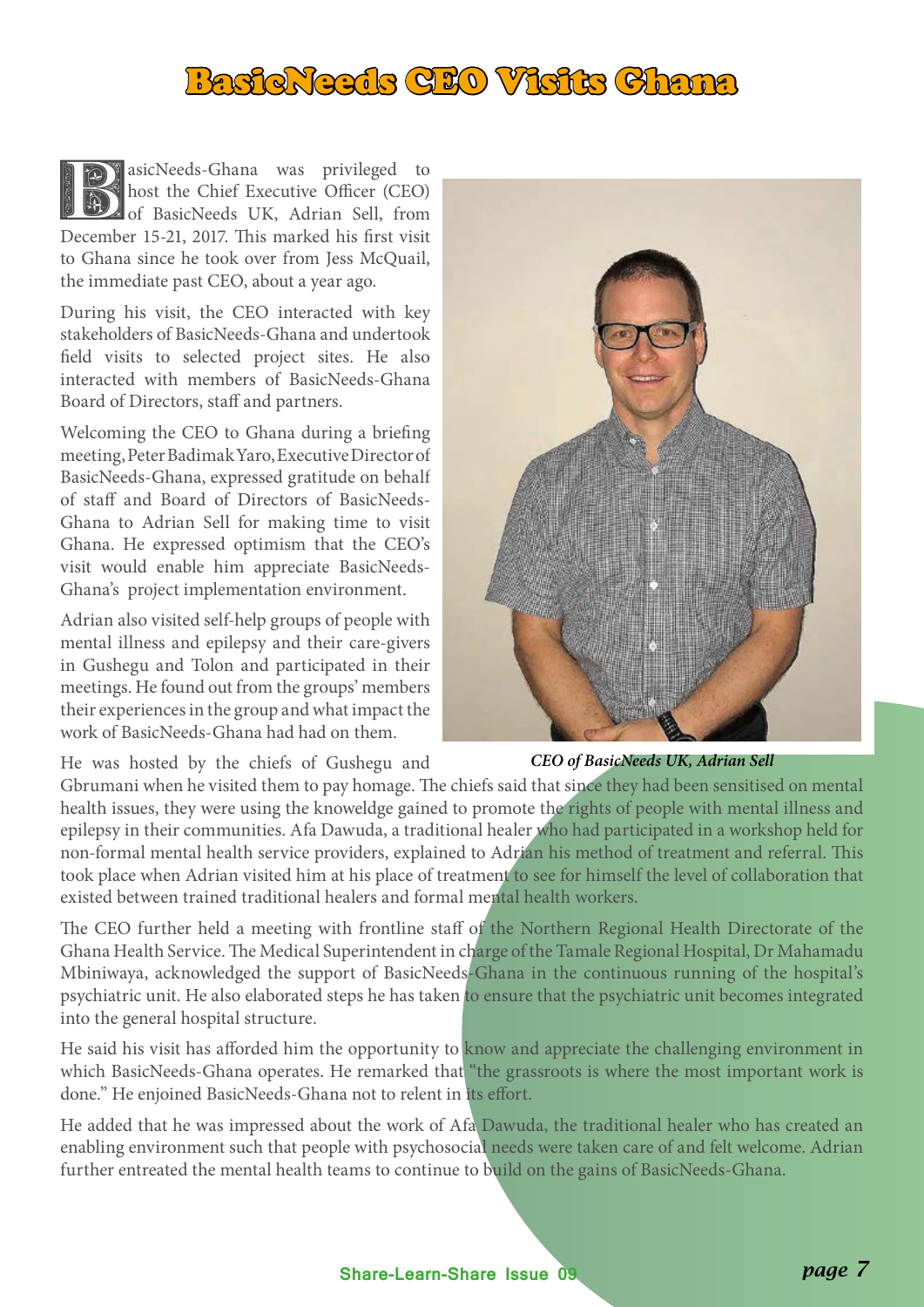## BasicNeeds, Partners Hold Review Meeting

asicNeeds-Ghana and its implementation partners held a Programmes' Implementation Review and<br>Planning Meeting in Tamale from February 21 - 23, 2018. The meeting which took place at the<br>International Conference Centre (ICC) Planning Meeting in Tamale from February 21 - 23, 2018. The meeting which took place at the International Conference Centre (ICC) of the Univerisity for Development Studies (UDS), took stock of programme implementation of the 2017 project year and plan for 2018.

Partners at the meeting were the Mental Health Society of Ghana (MEHSOG), Gub-Katimali Society (GKS), Centre for the Development of People (CEDEP), Centre for People's Empowerment and Rights Initiatives (CPRI) and Mission of Hope for Society (MIHOSO) International

Peter Badimak Yaro, Executive Director of BasicNeeds-Ghana, in his welcome address, thanked the partners. He acknowledged that despite their busy schedules and the distance involved, they had still managed to be present. This, in his view, showed the importance of such review meetings to the success of project implementation.

Each partner had the opportunity to present his organisation's work in the year under review. Opportunity was also given for clarifications. Generally, partners' reports indicated that project targets had been met with some challenges. These challenges, however, provided learning opportunities for the organisations involved.

The 2017 review was special for another important reason. A consultant with vast experience in development work, Shamwill Issah, was engaged to train participating organisations in project proposal writing. The training was crucial since BasicNeeds-Ghana was in the final quarter of its five (5) year project funded by UK aid. Participants gave very positive feedback on the training notwithstanding the short duration (2 days) it took.



*Staff of a partner organisation presenting results from activities carried out during the year under review*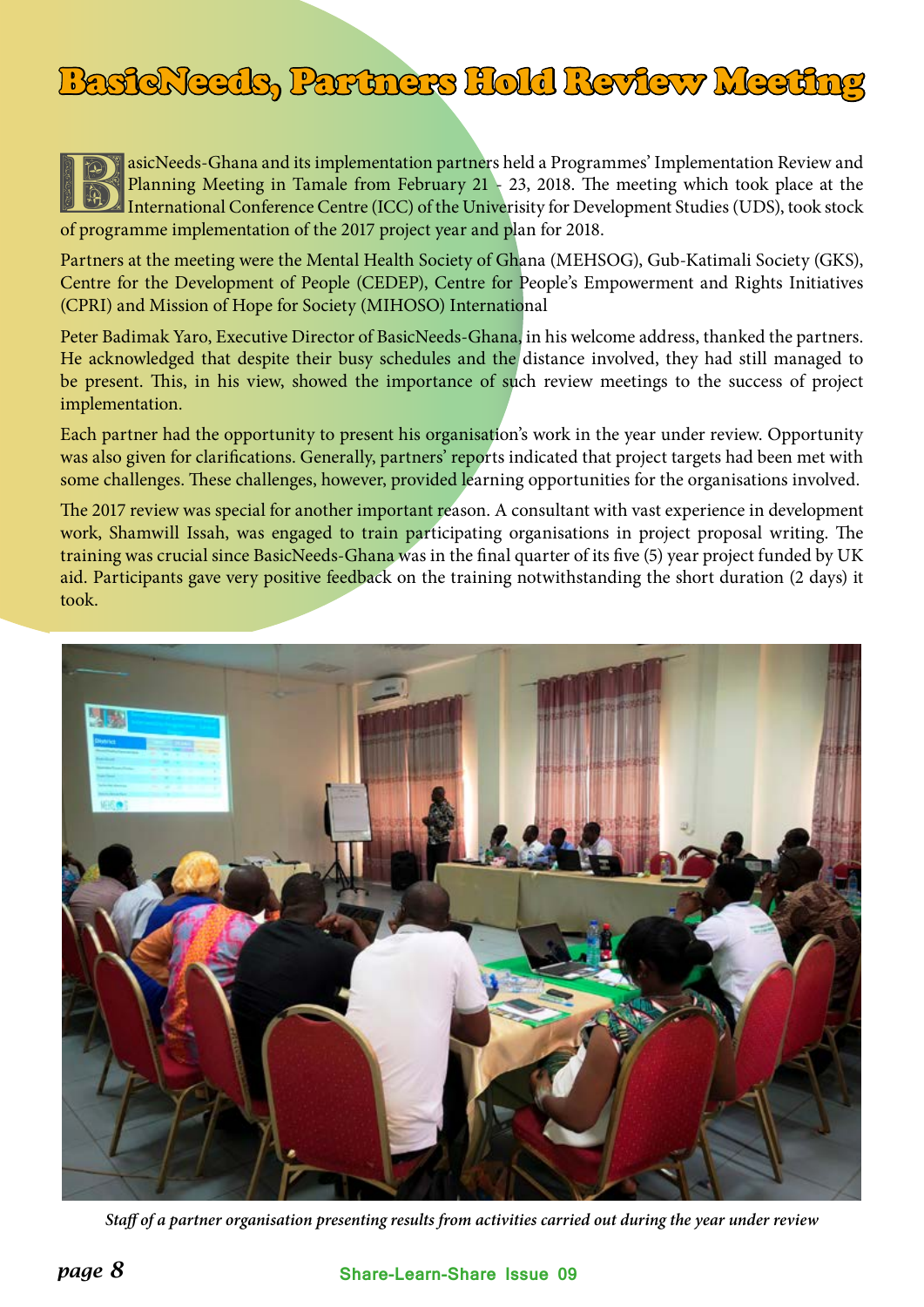

The Regent of Dabgon, Kampakuya Naa Andani Yakubu Abdulai, has declared his support for people<br>with mental illness and epilepsy and called for improved efforts by all stakeholders to ensure that<br>their rights are respected. with mental illness and epilepsy and called for improved efforts by all stakeholders to ensure that their rights are respected. He made this known at his Palace in Yendi when a team of mental health advocates led by BasicNeeds-Ghana paid a courtesy call on him to thank him for his patronage of a durbar organised by BasicNeeds-Ghana for the chiefs and people of the Dagbon Traditional Area on September 12, 2017. The durbar was sponsored by UK aid.

The Overlord expressed concern about the irregular supply of psychotropic and anti-epilepsy medicines in public hospitals in the country as one of the most critical issues that needed urgent attention. He said that this state of affairs had contributed significantly to increasing spate of relapse of people with mental illness and epilepsy. Other patients, he observed, have also defaulted in their treatment since they were required to buy their mediccation.

Earlier, BasicNeeds-Ghana held a durbar titled "Support Mental Health Services in Ghana" for the chiefs and people of Dagbon at which the Overlord was the special guest of honour. Aside from the chiefs, those who attended included the Yendi Municipal Chief Executive (MCE), the Chair of the Board of Directors of BasicNeeds-Ghana, Self-Help Groups and people with mental illness and epilepsy.

Dr Edward Gyader, Chair of BasicNeeds-Ghana's Board of Directors, in his welcome address, thanked the chiefs and people of Dagbon for turning out in their numbers at the durbar. He drew the attention of everyone present to some of the simple everyday occurrences that predisposed people to mental illness and epilepsy. Dr Gyader acknowledged that while much was being done by organisations such as BasicNeeds-Ghana and its partners to improve mental health care in Ghana, it was incumbent on the community to respect the rights of people with mental illness and epilepsy.

The Yendi MCE, Alhaji Ahmed Abubakari Yussif, who read a speech on behalf of the Northern Regional



*BasicNeeds-Ghana BOD Chair (left) and Chiefs of Dagbon Traditional Area were among those who graced the occasion*

**Share-Learn-Share Issue 09** *page 9*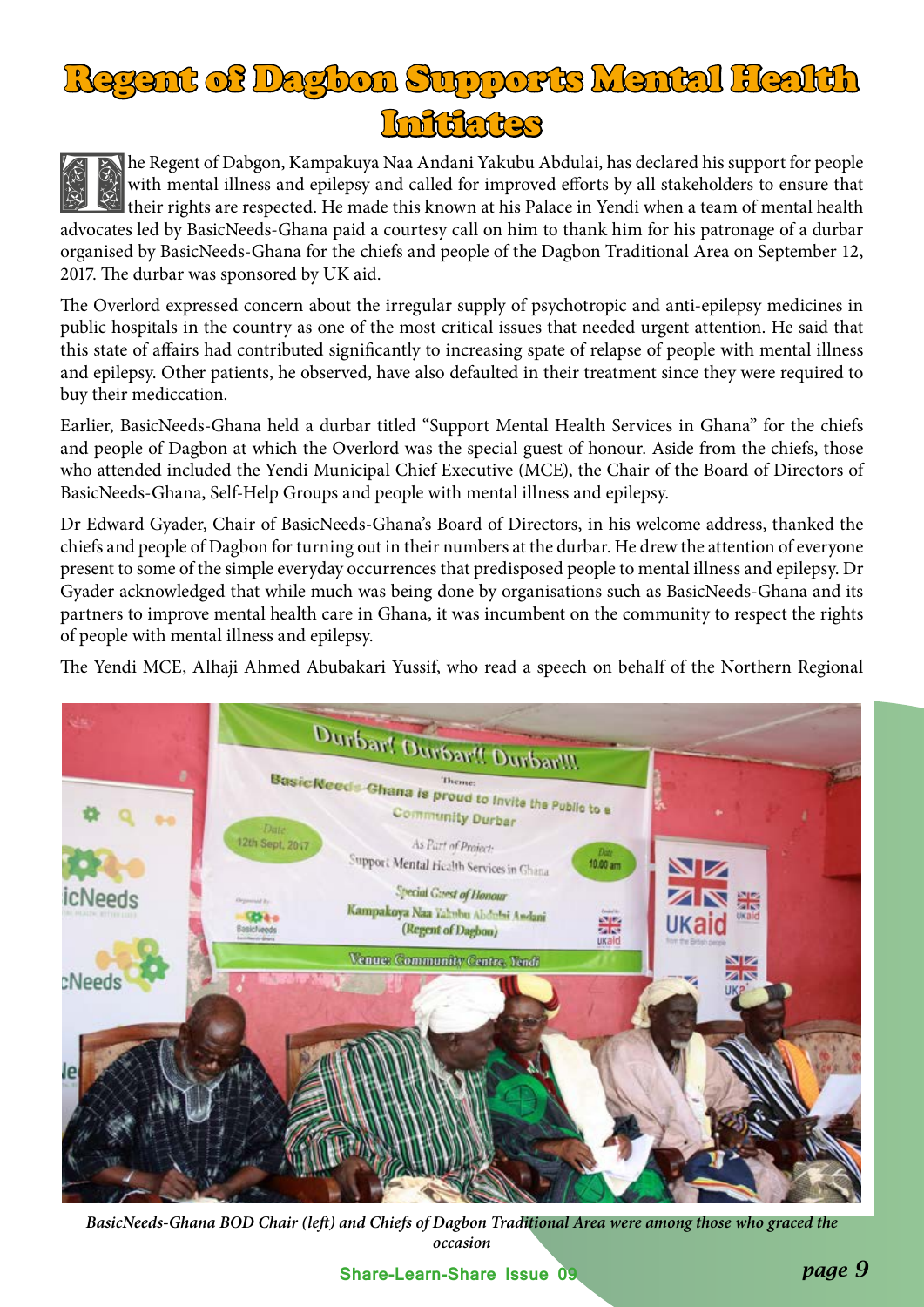Minister, said "It is clear that people suffering from mental illness are often denied their dignity and an opportunity to live quality lives as a right." He acknowledged the work of BasicNeeds-Ghana in improving the capacity of people with mental illness and epilepsy in the Region. He said that "as a result of this, they have gained a better understanding of their conditions." Mr Yussif assured the gathering of Government's commitment to ensuring that District Assemblies included people with mental illness and epilepsy in government's social intervention schemes. He promised to ensure that people with psychosocial disability would receive fair consideration in the disbursement of the District Assembly Common Fund allocated to persons with disability.

In a statement read on his behalf by the Kasuli Lana, Naa Bukari Yakubu, the Regent of Dagbon noted with concern some reported cases of abuse meted out to people with mental illness and epilepsy by a section of society. He said that it has come to his attention that some herbal treatment homes and prayer camps forced their mentally ill clients to fast against their will while others were chained or their legs encased in wooden pinions. Such negative behaviour, he observed, was unacceptable. He, therefore, indicated his commitment to doing all within his power to work with relevant bodies to ensure that all such abuses stopped in Dagbon.



*Courtesy call on the Regent of Dagbon, Naa Andani Abdulai II (arrowed) at his palace*